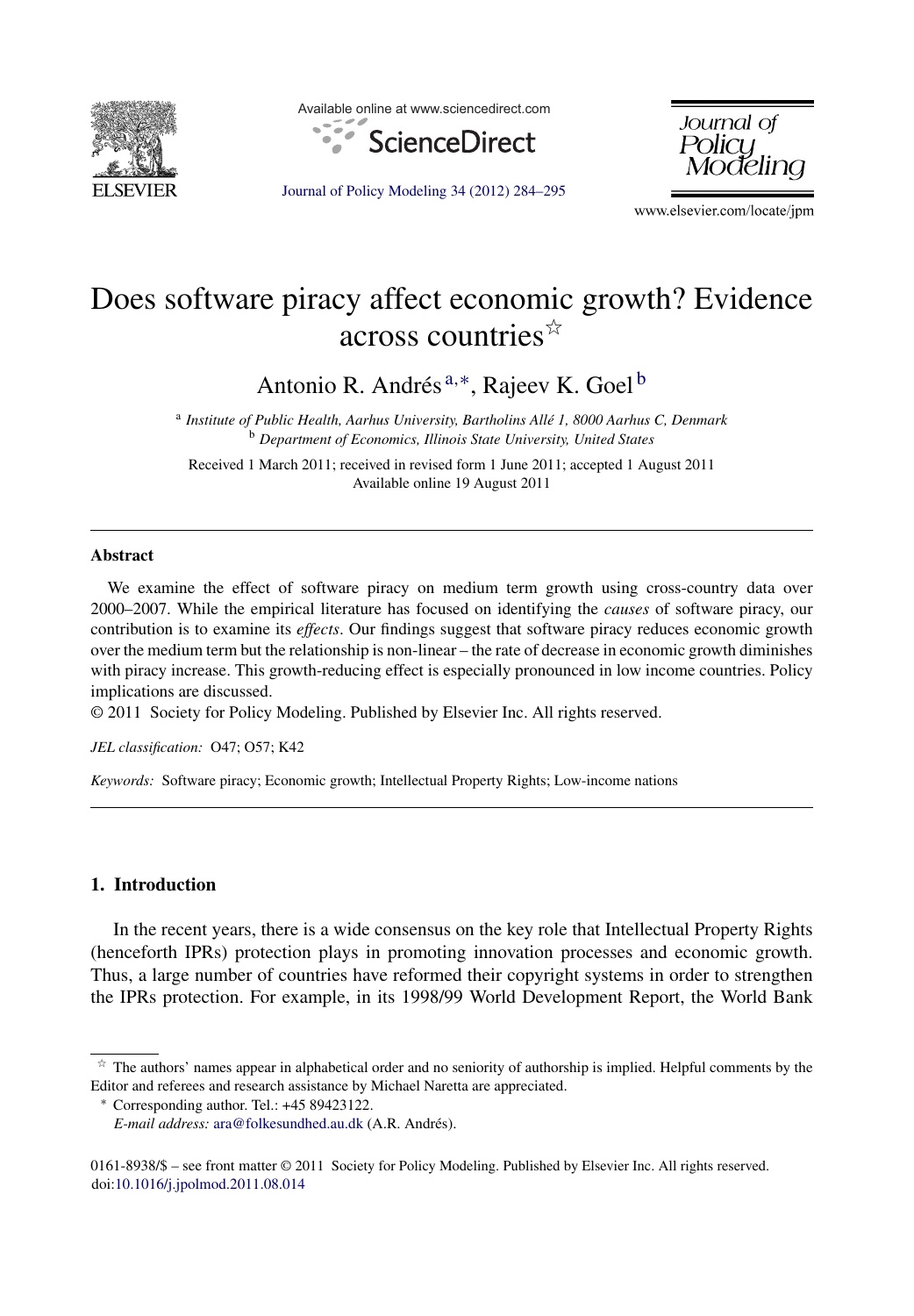emphasizes the importance of stronger IPRs protection as one of the main channels to acquire foreign knowledge, especially in developing countries. This is justified based on the grounds that stronger IPRs protection should enhance economic growth by increasing the returnsto innovation, and hence the incentives to innovate.

Intellectual property displays many of the features of public goods. That is, they are typically non-rival and non-excludable. Therefore, it becomes necessary to protect them from unauthorized use or access in order to ensure innovators profit from their innovations, which in turn would be expected to impact innovation and economic growth.

At the aggregate level, a (broader) strand of the literature has investigated the relationship between the intensity of IPRs protection and economic growth. The empirical literature on IPRs protection has largely concluded that IPRs protection has a positive effect on economic growth, often using cross-section data (see for example, [Falvey,](#page--1-0) [Foster,](#page--1-0) [&](#page--1-0) [Greenway,](#page--1-0) [2006;](#page--1-0) [Gould](#page--1-0) [&](#page--1-0) [Gruben,](#page--1-0) [1996;](#page--1-0) [Park](#page--1-0) [&](#page--1-0) [Ginarte,](#page--1-0) [1997;](#page--1-0) [Thompson](#page--1-0) [&](#page--1-0) [Rushing,](#page--1-0) [1996,](#page--1-0) [1999\).](#page--1-0) However, the available measures of IPRs protection are only rough measures of overall piracy activities in any particular economy and this research addresses the software piracy-growth linkage directly. The focus here is software piracy because it is also the IT sector's most serious problem [\(Anthes,](#page--1-0) [1993\)](#page--1-0) and is one of the most notorious forms of IPRs violations.

A substantial recent empirical literature has focused on the socio-economic determinants of piracy rates in several copyright industries ([Andrés,](#page--1-0) [2006;](#page--1-0) [Banerjee,](#page--1-0) [Khalid,](#page--1-0) [&](#page--1-0) [Sturm,](#page--1-0) [2005;](#page--1-0) [Bezmen](#page--1-0) [&](#page--1-0) [Depken,](#page--1-0) [2006;](#page--1-0) [Goel](#page--1-0) [&](#page--1-0) [Nelson,](#page--1-0) [2009;](#page--1-0) [Peitz](#page--1-0) [&](#page--1-0) [Waelbroeck,](#page--1-0) [2006](#page--1-0) for a review). In contrast, there is scant empirical evidence to validate the basic premise that software piracy might impact economic growth. One of the main motivations of this paper is to empirically test the impact of software piracy on economic growth. There are numerous avenues through which software piracy might impact economic growth. For instance, piracy rates might lower productivity, thereby affecting economic growth (negative effect). But pirated software might be useful in raising productivity and increasing economic growth (positive effect). Further piracy might influence incentives to write software programs, to do software related R&D, and invest in software capital. Piracy reduces the incentives to commercialize as well as innovate. Without adequate IPR protection, programmers will have little confidence in appropriating returns to their efforts, nor will venture capitalists be willing to invest in programs that lack protection (and hence are too risky). Further, greater piracy rates might signal weaker formal institutions (regulations, rules), again affecting growth (see detailed discussion below). The linkage between piracy and economic growth is a key question that underscores the importance of piracy control efforts.

The present research examines the (macro) effects of software piracy on economic growth using a large cross-section of countries. Understanding of the piracy-growth nexus is important for the formulation of effective policy. We make the assumption that the rate of software piracy can be seen more generally to proxy for piracy of other goods (e.g., sound recordings, motion pictures, books, etc.).<sup>1</sup> For that purpose, we use the neoclassical growth model [\(Solow,](#page--1-0) [1956\)](#page--1-0) as the main theoretical model to explain economic growth. In addition to providing evidence on the impact of software piracy on medium term growth during the first decade of the new millennium, this study has a number of innovative elements: (i) the issue of possible nonlinearity between piracy and growth is examined; and (ii) the potential endogeneity of the piracy in economic growth regressions is taken into account. We find that software piracy affects economic growth

<sup>&</sup>lt;sup>1</sup> Unauthorized use of computer software resulted in a vast majority of the over \$31 billion loss to the US business software industry in 2009 [\(IIPA,](#page--1-0) [2010\).](#page--1-0)